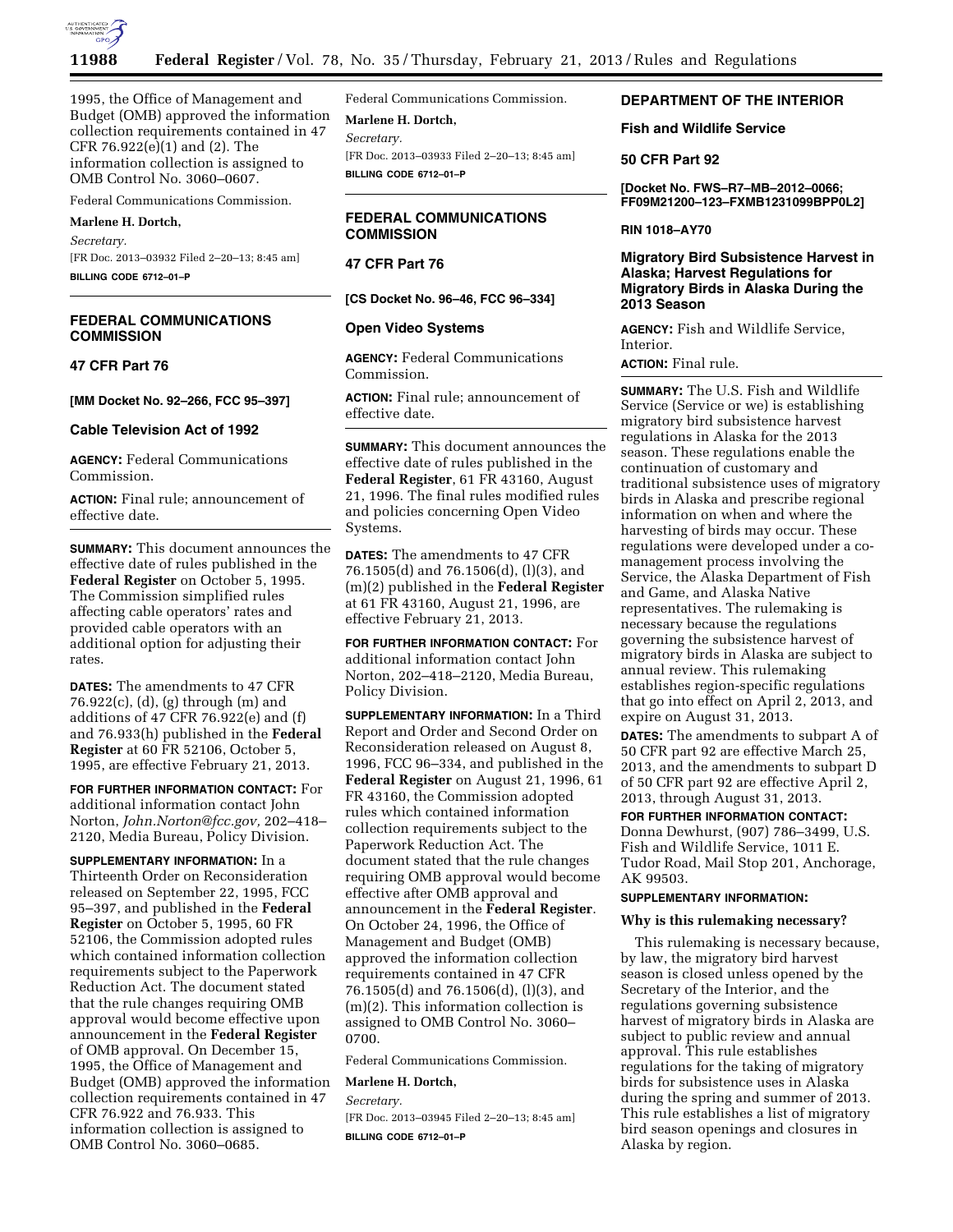# **How do I find the history of these regulations?**

Background information, including past events leading to this rulemaking, accomplishments since the Migratory Bird Treaties with Canada and Mexico were amended, and a history, was originally addressed in the **Federal Register** on August 16, 2002 (67 FR 53511) and most recently on March 26, 2012 (77 FR 17353). Recent **Federal Register** documents, which are all final rules setting forth the annual harvest regulations, are available at *[http://](http://alaska.fws.gov/ambcc/regulations.htm)  [alaska.fws.gov/ambcc/regulations.htm](http://alaska.fws.gov/ambcc/regulations.htm)*  or by contacting the person listed under **FOR FURTHER INFORMATION CONTACT.** 

## **What is the process for issuing regulations for the subsistence harvest of migratory birds in Alaska?**

The U.S. Fish and Wildlife Service is establishing migratory bird subsistence harvest regulations in Alaska for the 2013 season. These regulations enable the continuation of customary and traditional subsistence uses of migratory birds in Alaska and prescribe regional information on when and where the harvesting of birds may occur. These regulations were developed under a comanagement process involving the Service, the Alaska Department of Fish and Game, and Alaska Native representatives.

We opened the process to establish regulations for the 2013 spring and summer subsistence harvest of migratory birds in Alaska in a proposed rule published in the **Federal Register**  on April 17, 2012 (77 FR 23094), to amend 50 CFR part 20. While that proposed rule dealt primarily with the regulatory process for hunting migratory birds for all purposes throughout the United States, we also discussed the background and history of Alaska subsistence regulations, explained the annual process for their establishment, and requested proposals for the 2013 season. The rulemaking processes for both types of migratory bird harvest are related, and the April 17, 2012, proposed rule explained the connection between the two.

The Alaska Migratory Bird Comanagement Council (Co-management Council) held meetings on April 11–12 and May 9, 2012, to develop recommendations for changes to take effect during the 2013 harvest season. These recommendations were presented first to the Flyway Councils and then to the Service Regulations Committee (SRC) at the committee's meeting on July 25 and 26, 2012.

On September 21, 2012, we published in the **Federal Register** (77 FR 58732) a

proposed rule that provided our proposed migratory bird subsistence harvest regulations in Alaska for the 2013 season. Regulations presented in that proposed rule were identical to those for the 2012 harvest season.

## **Who is eligible to hunt under these regulations?**

Eligibility to harvest under the regulations established in 2003 was limited to permanent residents, regardless of race, in villages located within the Alaska Peninsula, Kodiak Archipelago, the Aleutian Islands, and in areas north and west of the Alaska Range (50 CFR 92.5). These geographical restrictions opened the initial migratory bird subsistence harvest to about 13 percent of Alaska residents. Highlypopulated, roaded areas such as Anchorage, the Matanuska-Susitna and Fairbanks North Star boroughs, the Kenai Peninsula roaded area, the Gulf of Alaska roaded area, and Southeast Alaska were excluded from eligible subsistence harvest areas.

Based on petitions requesting inclusion in the harvest, in 2004, we added 13 additional communities based on criteria set forth in 50 CFR 92.5(c). These communities were Gulkana, Gakona, Tazlina, Copper Center, Mentasta Lake, Chitina, Chistochina, Tatitlek, Chenega, Port Graham, Nanwalek, Tyonek, and Hoonah, with a combined population of 2,766. In 2005, we added three additional communities for glaucous-winged gull egg gathering only, based on petitions requesting inclusion. These southeastern communities were Craig, Hydaburg, and Yakutat, with a combined population of 2,459, based on the latest census information at that time.

In 2007, we enacted the Alaska Department of Fish and Game's request to expand the Fairbanks North Star Borough excluded area to include the Central Interior area. This action excluded the following communities from participation in this harvest: Big Delta/Fort Greely, Healy, McKinley Park/Village, and Ferry, with a combined population of 2,812.

## **What is different in the region-specific regulations for 2013?**

Regulations established in this rule are identical to those for the 2012 harvest season. However, at the April 2012 Co-Management Council meeting, the North Slope Borough requested that the provision that enables yellow-billed loons inadvertently caught in subsistence fishing to be kept for subsistence use be added permanently to the consent agenda from 2013 regulations forward. The request

eliminates the need for the North Slope Borough to resubmit the loon proposal annually and eliminates the requirement for the SRC to review and decide on the proposal at each subsequent July meeting. The motion passed with unanimous consent by the Co-Management Council.

In 2011, the North Slope Borough Wildlife Department conducted harvest surveys in Barrow, Atqasuk, and Nuiqsut. They identified 125 fishermen and cabin owners from those 3 communities involved. Of the 125, only 3 refused to participate in the survey, so we had 97 percent participation. The resultant estimate was 25 yellow-billed loons entangled, of which 7 were released; 4 were used to make headdresses for traditional, ceremonial dances; and the remainder used for other subsistence purposes.

In the Co-Management Council's discussion of the North Slope Borough's proposal to eliminate the requirement for annual submission and review, the State of Alaska Representative stated that the North Slope Borough had done a very good job of putting together a loon harvest survey in those areas where yellow-billed loons and fishing co-exist, documenting the current levels of inadvertent take. At this meeting, the North Slope Borough committed to continue collecting this information for 2 more years (through 2013) to provide additional inadvertent take numbers to the SRC. On July 26, 2012, the SRC supported removal of the requirement for annual review and approval of the yellow-billed loon provision for the North Slope.

## **How will the service ensure that the subsistence harvest will not raise overall migratory bird harvest or threaten the conservation of endangered and threatened species?**

We have monitored subsistence harvest for the past 25 years through the use of annual household surveys in the most heavily used subsistence harvest areas, such as the Yukon-Kuskokwim Delta. In recent years, more intensive surveys combined with outreach efforts focused on species identification have been added to improve the accuracy of information gathered from regions still reporting some subsistence harvest of candidate species or species listed under the Endangered Species Act of 1973, as amended (16 U.S.C. 1531 *et seq.*).

### *Spectacled and Steller's Eiders*

Spectacled eiders *(Somateria fischeri)*  and the Alaska-breeding population of Steller's eiders *(Polysticta stelleri)* are listed as threatened species; their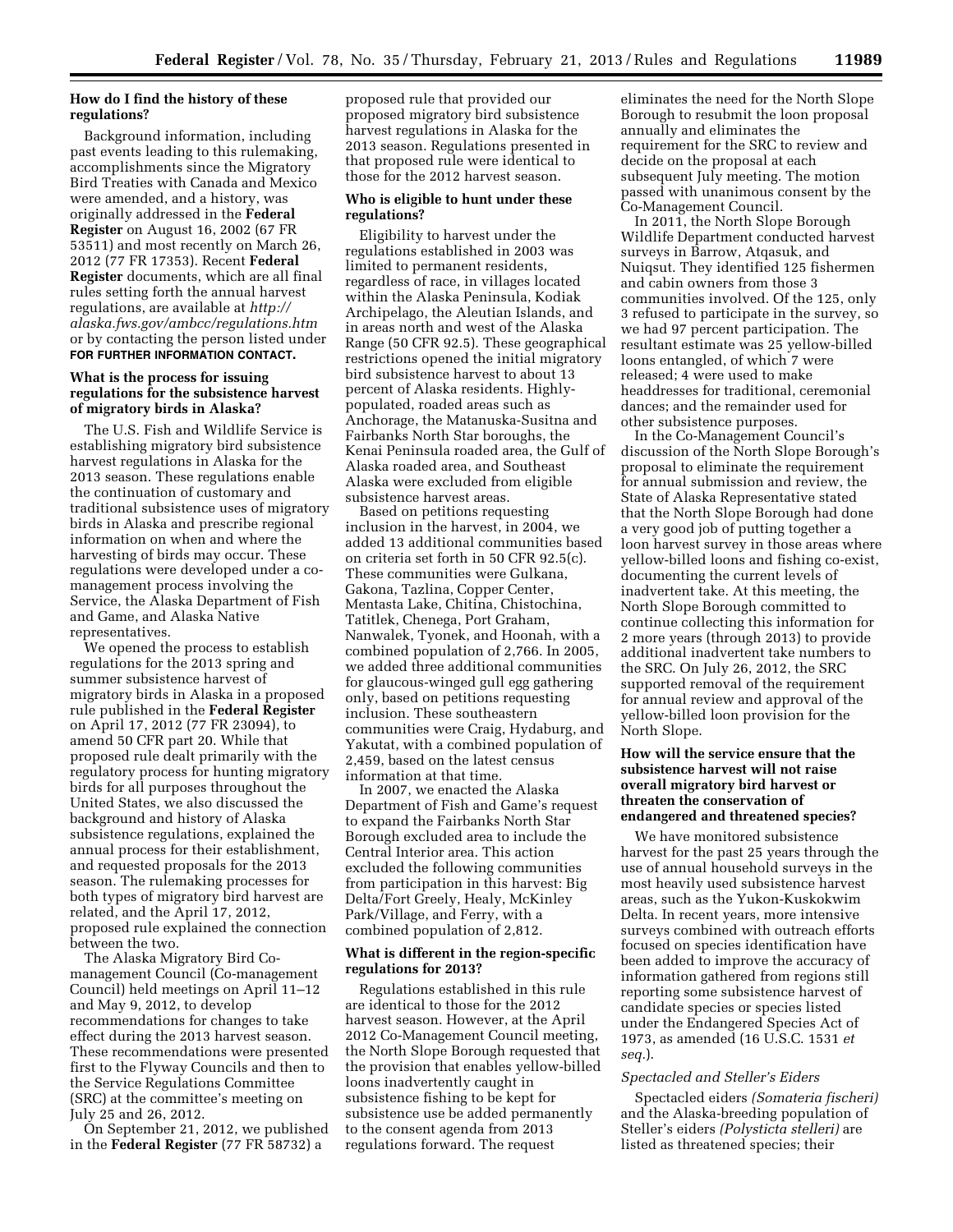migration and breeding distribution overlap with areas where the spring and summer subsistence migratory bird hunt is open in Alaska. Both species are closed to hunting, although harvest surveys and Service documentation indicate both species have been taken in several regions of Alaska.

The Service has dual goals and responsibilities for authorizing a subsistence harvest while protecting migratory birds and threatened species. Although these goals continue to be challenging, they are not irreconcilable, provided the regulations continue to protect threatened species, measures to remedy documented threats are implemented, and the subsistence community and other conservation partners commit to working together. With these dual goals in mind, the Service, working with North Slope partners, developed measures in 2009 to further reduce the potential for shooting mortality or injury of closed species. These conservation measures included: (1) Increased waterfowl hunter outreach and community awareness through partnering with the North Slope Migratory Bird Task Force; (2) continued enforcement of the migratory bird regulations that are protective of listed eiders; and (3) in-season Service verification of the harvest to detect taking of any threatened eider species.

This rule continues to focus on the North Slope from Barrow to Point Hope because Steller's eiders from the listed Alaska breeding population are known to breed and migrate there. These regulations are designed to address several ongoing eider management needs by clarifying for subsistence users that (1) Service law enforcement personnel have authority to verify species of birds possessed by hunters, and (2) it is illegal to possess any species of bird closed to harvest. This rule also describes how the Service's existing authority of emergency closure will be implemented, if necessary, to protect Steller's eiders. We are always willing to discuss regulations with our partners on the North Slope to ensure protection of closed species, as well as provide subsistence hunters an opportunity to harvest migratory birds in a way that maintains the culture and traditional harvest of the community. The regulations pertaining to bag checks and possession of illegal birds are deemed necessary to verify that no closed eider species are taken during the legal subsistence hunt.

The Service is aware of and appreciates the considerable efforts by North Slope partners to raise awareness and educate hunters on Steller's eider conservation via the bird fair, meetings,

radio shows, signs, school visits, and one-on-one contacts. We also recognize that no listed eiders have been documented shot in the last 3 years, even though Steller's eiders nested in the Barrow area from 2010 through 2012. The Service acknowledges progress made with the other eider conservation measures including partnering with the North Slope Migratory Bird Task Force for increased waterfowl hunter awareness, continued enforcement of the regulations, and inseason verification of the harvest. Our primary strategy to reduce the threat of shooting mortality of threatened eiders is to continue working with North Slope partners to conduct education, outreach, and harvest monitoring. In addition, the emergency closure authority provides another level of assurance if an unexpected amount of Steller's eider shooting mortality occurs (50 CFR 92.21 and 50 CFR 92.32).

In-season harvest monitoring information will be used to evaluate the efficacy of regulations, conservation measures, and outreach efforts. During 2009 through 2012, no Steller's eiders were reported being taken on the North Slope, and no Steller's eiders were found shot during in-season verification of the subsistence harvest. Based on these successes, the 2012 conservation measures will also be continued, although there will be some modification of the amount of effort and emphasis each receives. Specifically, local communities have continued to develop greater responsibility for taking actions to ensure Steller's and spectacled eider conservation and recovery, and based on last year's observations local hunters have demonstrated greater compliance with hunting regulations.

The longstanding general emergency closure provision at 50 CFR 92.21 specifies that the harvest may be closed or temporarily suspended upon finding that a continuation of the regulation allowing the harvest would pose an imminent threat to the conservation of any migratory bird population. With regard to Steller's eiders, the regulation at 50 CFR 92.32, carried over from the past 3 years, clarifies that we would take action under 50 CFR 92.21 as is necessary to prevent further take of Steller's eiders, and that action could include temporary or long-term closures of the harvest in all or a portion of the geographic area open to harvest. If mortality of threatened eiders occurs, we will evaluate each mortality event by criteria such as cause, quantity, sex, age, location, and date. We will consult with the Co-management Council when we are considering an emergency closure. If

we determine that an emergency closure is necessary, we will design it to minimize its impact on the subsistence harvest.

## *Yellow-Billed Loon and Kittlitz's Murrelet*

Yellow-billed loon (*Gavia adamsii*) and Kittlitz's murrelet (*Brachyramphus brevirostris)* are candidate species for listing under the Endangered Species Act. Their migration and breeding distribution overlaps with where the spring and summer migratory bird hunt is open in Alaska. Both species are closed to hunting, and there is no evidence Kittlitz's murrelets are harvested. On the other hand, harvest surveys have indicated that harvest of yellow-billed loons on the North Slope and St. Lawrence Island does occur. Most of the yellow-billed loons reported harvested on the North Slope were found to be entangled loons salvaged from subsistence fishing nets as described below. The Service will continue outreach efforts in both areas in 2013, engaging partners to improve harvest estimates and decrease take of yellow-billed loons.

Consistent with the request of the North Slope Borough Fish and Game Management Committee and the recommendation of the Co-management Council, this rule will continue through 2013 the provisions originally established in 2005, to allow subsistence use of yellow-billed loons inadvertently entangled in subsistence fishing (gill) nets on the North Slope. Yellow-billed loons are culturally important to the Inupiat Eskimo of the North Slope for use in traditional dance regalia. A maximum of 20 yellow-billed loons will be allowed to be kept if found entangled in fishing nets in 2013, under this provision. This provision does not authorize intentional harvest of yellowbilled loons, but allows use of those loons inadvertently entangled during normal subsistence fishing activities.

### **Definition Clarification**

We are adding a definition of harvest season ''closure'' to the existing definitions list at 50 CFR 92.4. This change to the regulations clarifies our use of this term. This addition was requested by members of the public who expressed some confusion as to whether or not egg gathering is also prohibited during harvest closures. Under our new definition, we clarify that a season ''closure'' means that the season is closed to all forms of harvest, including hunting and egg gathering, unless specified otherwise.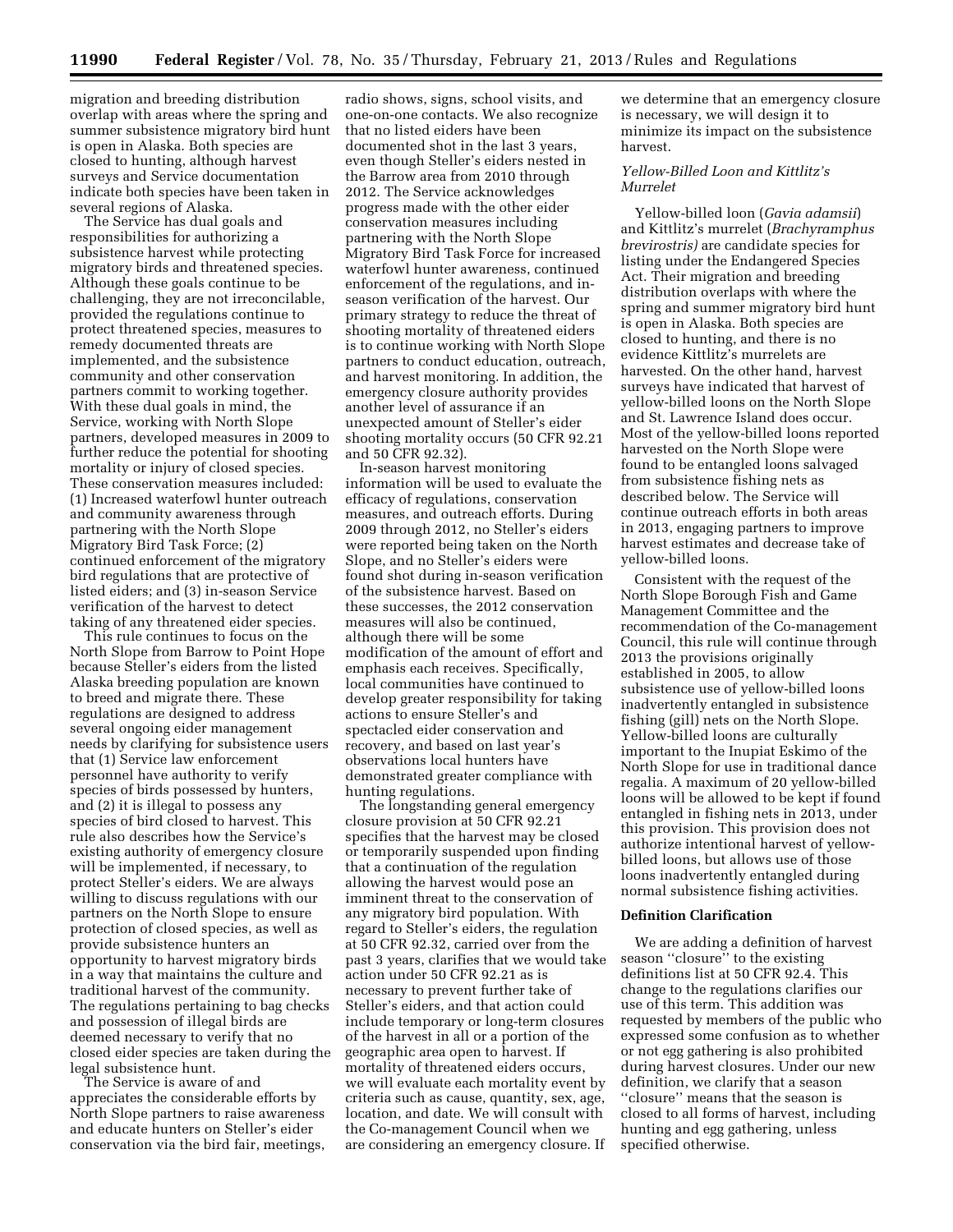## **Endangered Species Act Consideration**

Section 7 of the Endangered Species Act (16 U.S.C. 1536) requires the Secretary of the Interior to ''review other programs administered by him and utilize such programs in furtherance of the purposes of the Act'' and to ''insure that any action authorized, funded, or carried out \* \* \* is not likely to jeopardize the continued existence of any endangered species or threatened species or result in the destruction or adverse modification of [critical] habitat. \* \* \* \* We conducted an intraagency consultation with the Fairbanks Fish and Wildlife Field Office on this harvest as it will be managed in accordance with this final rule and the conservation measures. The consultation was completed with a biological opinion dated January 24, 2013, that concluded the final rule and conservation measures are not likely to jeopardize the continued existence of Steller's eider, spectacled eider, yellowbilled loon, or Kittlitz's murrelet, or result in the destruction or adverse modification of designated critical habitat for Steller's eider or spectacled eider.

# **Summary of Public Involvement**

On September 21, 2012, we published in the **Federal Register** a proposed rule (77 FR 58732) to establish spring and summer migratory bird subsistence harvest regulations in Alaska for the 2013 subsistence season. The proposed rule provided for a public comment period of 60 days, ending November 20, 2012. We posted an announcement of the comment period dates for the proposed rule, as well as the rule itself and related historical documents, on the Co-management Council's Internet homepage. We issued a press release announcing our request for public comments and the pertinent deadlines for such comments, which was faxed to the media Statewide in Alaska. Additionally, all documents were available on *<http://www.regulations.gov>*. The Service received three responses, all from individuals.

### **Response to Public Comments**

*Comment:* We received one general comment on the overall regulations that expressed strong opposition to the concept of allowing any harvest of migratory birds in Alaska.

*Service Response:* For centuries, indigenous inhabitants of Alaska have harvested migratory birds for subsistence purposes during the spring and summer months. The Canada and Mexico migratory bird treaties were amended for the express purpose of

allowing subsistence hunting for migratory birds during the spring and summer. The amendments indicate that the Service should issue regulations allowing such hunting as provided in the Migratory Bird Treaty Act; see 16 U.S.C. 712(1). See also **Statutory Authority** section, below, for more details.

*Comment:* We received one comment that it is unnecessary and time consuming to have the migratory bird harvest season subject to annual review and approval.

*Service Response:* At 50 CFR 92.30, we explain that the Co-Management Council will have the opportunity to review the harvest regulations on an annual basis, working within the schedule of the late-season regulations for migratory game bird hunting. Under the Migratory Bird Treaty Act (16 U.S.C. 703–712), the harvesting of migratory birds is prohibited unless regulations are established ensuring the protection of the various populations of migratory birds. Development of these regulations involves annual data gathering to determine bird population status and trends, habitat conditions, harvest trends, and other factors that may have an impact on the effects of the harvest. The Service therefore proposes annual regulations for public comment for 50 CFR part 92, subpart D.

*Comment:* One commenter stated that the Service violated the language of the Migratory Bird Treaty Act by permitting the taking of birds for cultural purposes, namely the taking of yellow-billed loons for use in traditional dance regalia.

*Service Response:* The commenter correctly points out that ''the Secretary of the Interior is authorized to issue such regulations as may be necessary to assure that the taking of migratory birds and the collection of their eggs, by the indigenous inhabitants of the State of Alaska, shall be permitted for their own nutritional and other essential needs \* \* \*'' (16 U.S.C. 712(1)). While the commenter does not believe that traditional dance regalia is an essential need, the regulations issued by the Secretary of the Interior at 50 CFR 92.6 state that nonedible byproducts of migratory birds may be used for other purposes. Traditional dance regalia is such a purpose.

*Comment:* One commenter stated that the Service did not provide adequate notice as required by the Administrative Procedure Act (5 U.S.C. 551 et seq.) for its proposal to permanently add to the consent agenda the provision enabling yellow-billed loons inadvertently caught on subsistence fishing to be kept for subsistence use. The commenter further contends that the Service did not make

the North Slope Borough loon survey report part of the administrative record available with the proposed rule, denying the public access to review and comment if it was sufficient. In addition, they requested that Service should reopen the comment period for the proposed rule to make available the loon survey report and allow the public an opportunity to comment on it.

*Service Response:* The proposed rule included the provision allowing yellowbilled loons that are inadvertently entangled in fishing nets to be kept for subsistence uses. Thus, the Service provided the legally-required notice that it intended to include this provision in the final rule. The consent agenda and the North Slope Borough loon survey report pertain to the development of the Service's regulatory proposal. The loon survey report was available and was discussed at the April 11–12, 2012, meeting of the Co-Management Council in Anchorage, which was a publicized public meeting. In addition, any referenced documents were and are available by contacting the person listed under **FOR FURTHER INFORMATION CONTACT**. During the 60-day public comment period for the proposed rule, interested members of the public had further opportunities to request and receive the loon survey report and to submit comments on it.

*Comment:* The Service relied on limited, uncertain data when addressing the proposal to permanently add to the consent agenda the provision enabling yellow-billed loons inadvertently caught in subsistence fishing to be kept for subsistence use, such that the Service violated the Administrative Procedure Act by not supplying sound facts to support the decision.

*Service Response:* The North Slope Borough's survey methodology was reviewed and approved in advance by both the Service and the Alaska Department of Fish and Game. By targeting registered subsistence fishermen from villages where their fishing activities overlap with the breeding range of yellow-billed loons, the survey focused on the users that could inadvertently catch yellow-billed loons in their fishing nets. The survey was voluntary, and cannot be legally mandated, so a 97 percent response rate was exceptional. Consequently, the Service considers the survey to be a comprehensive and valid means of documenting the current levels of inadvertent take.

*Comment:* The Service's proposal to allow 20 yellow-billed loons to be kept for subsistence purposes when inadvertently caught in subsistence fishing nets is an arbitrary and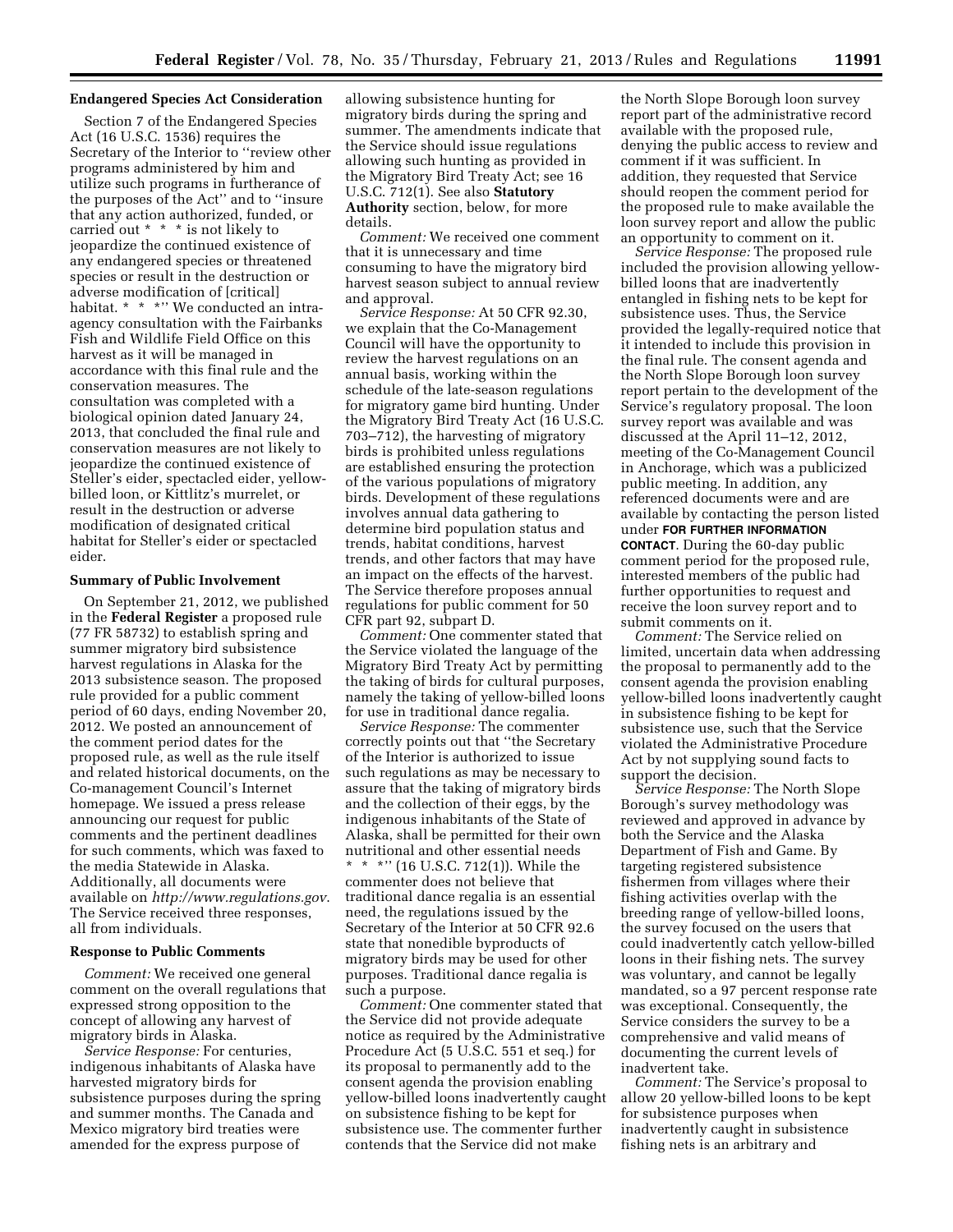capricious number with no record evidence to support it.

*Service Response:* In the face of uncertainty, the SRC, on July 29, 2004, proposed 20 as the maximum number of yellow-billed loons that could be inadvertently caught and retained annually in the North Slope Region. The number 20 was chosen as a trigger point that if the inadvertent harvest remained below that, it was deemed not a significant threat to the local breeding population; however if the harvest exceeded that, then any continuation of this provision would have to be carefully re-evaluated by the SRC. During the following 7 years, the SRC required annual re-evaluation of this provision to monitor the amount of yellow-billed loons actually being caught and retained, and to allow the Service to work with the North Slope Borough on outreach efforts to encourage safe release of loons inadvertently caught in the fishing nets, when possible. Since that time, there has been no indication that the numerical cap should change. Thus, the SRC did not see the need to adjust the numerical cap on the number of loons salvaged.

### **Statutory Authority**

We derive our authority to issue these regulations from the Migratory Bird Treaty Act of 1918, at 16 U.S.C. 712(1), which authorizes the Secretary of the Interior, in accordance with the treaties with Canada, Mexico, Japan, and Russia, to ''issue such regulations as may be necessary to assure that the taking of migratory birds and the collection of their eggs, by the indigenous inhabitants of the State of Alaska, shall be permitted for their own nutritional and other essential needs, as determined by the Secretary of the Interior, during seasons established so as to provide for the preservation and maintenance of stocks of migratory birds.''

## **Required Determinations**

## *Regulatory Planning and Review (Executive Orders 12866 and 13563)*

Executive Order 12866 provides that the Office of Information and Regulatory Affairs (OIRA) will review all significant rules. OIRA has determined that this rule is not significant.

Executive Order 13563 reaffirms the principles of E.O. 12866 while calling for improvements in the nation's regulatory system to promote predictability, to reduce uncertainty, and to use the best, most innovative, and least burdensome tools for achieving regulatory ends. The executive order directs agencies to

consider regulatory approaches that reduce burdens and maintain flexibility and freedom of choice for the public where these approaches are relevant, feasible, and consistent with regulatory objectives. E.O. 13563 emphasizes further that regulations must be based on the best available science and that the rulemaking process must allow for public participation and an open exchange of ideas. We have developed this rule in a manner consistent with these requirements.

### *Regulatory Flexibility Act*

The Department of the Interior certifies that this rule will not have a significant economic impact on a substantial number of small entities as defined under the Regulatory Flexibility Act (5 U.S.C. 601 *et seq.*). An initial regulatory flexibility analysis is not required. Accordingly, a Small Entity Compliance Guide is not required. This rule legalizes a pre-existing subsistence activity, and the resources harvested will be consumed by the harvesters or persons within their local community.

# *Small Business Regulatory Enforcement Fairness Act*

This rule is not a major rule under 5 U.S.C. 804(2), the Small Business Regulatory Enforcement Fairness Act. This rule:

(a) Will not have an annual effect on the economy of \$100 million or more. It legalizes and regulates a traditional subsistence activity. It will not result in a substantial increase in subsistence harvest or a significant change in harvesting patterns. The commodities that will be regulated under this rule are migratory birds. This rule deals with legalizing the subsistence harvest of migratory birds and, as such, does not involve commodities traded in the marketplace. A small economic benefit from this final rule derives from the sale of equipment and ammunition to carry out subsistence hunting. Most, if not all, businesses that sell hunting equipment in rural Alaska qualify as small businesses. We have no reason to believe that this final rule will lead to a disproportionate distribution of benefits.

(b) Will not cause a major increase in costs or prices for consumers; individual industries; Federal, State, or local government agencies; or geographic regions. This final rule does not deal with traded commodities and, therefore, does not have an impact on prices for consumers.

(c) Will not have significant adverse effects on competition, employment, investment, productivity, innovation, or the ability of U.S.-based enterprises to

compete with foreign-based enterprises. This final rule deals with the harvesting of wildlife for personal consumption. It does not regulate the marketplace in any way to generate effects on the economy or the ability of businesses to compete.

#### *Unfunded Mandates Reform Act*

We have determined and certified under the Unfunded Mandates Reform Act (2 U.S.C. 1501 *et seq.*) that this final rule will not impose a cost of \$100 million or more in any given year on local, State, or tribal governments or private entities. The final rule does not have a significant or unique effect on State, local, or tribal governments or the private sector. A statement containing the information required by the Unfunded Mandates Reform Act is not required. Participation on regional management bodies and the Comanagement Council will require travel expenses for some Alaska Native organizations and local governments. In addition, they will assume some expenses related to coordinating involvement of village councils in the regulatory process. Total coordination and travel expenses for all Alaska Native organizations are estimated to be less than \$300,000 per year. In a notice of decision (65 FR 16405; March 28, 2000), we identified 7 to 12 partner organizations (Alaska Native nonprofits and local governments) to administer the regional programs. The Alaska Department of Fish and Game will also incur expenses for travel to Comanagement Council and regional management body meetings. In addition, the State of Alaska will be required to provide technical staff support to each of the regional management bodies and to the Comanagement Council. Expenses for the State's involvement may exceed \$100,000 per year, but should not exceed \$150,000 per year. When funding permits, we make annual grant agreements available to the partner organizations and the Alaska Department of Fish and Game to help offset their expenses.

## *Takings (Executive Order 12630)*

Under the criteria in Executive Order 12630, this final rule does not have significant takings implications. This final rule is not specific to particular land ownership, but applies to the harvesting of migratory bird resources throughout Alaska. A takings implication assessment is not required.

### *Federalism (Executive Order 13132)*

Under the criteria in Executive Order 13132, this final rule does not have sufficient federalism implications to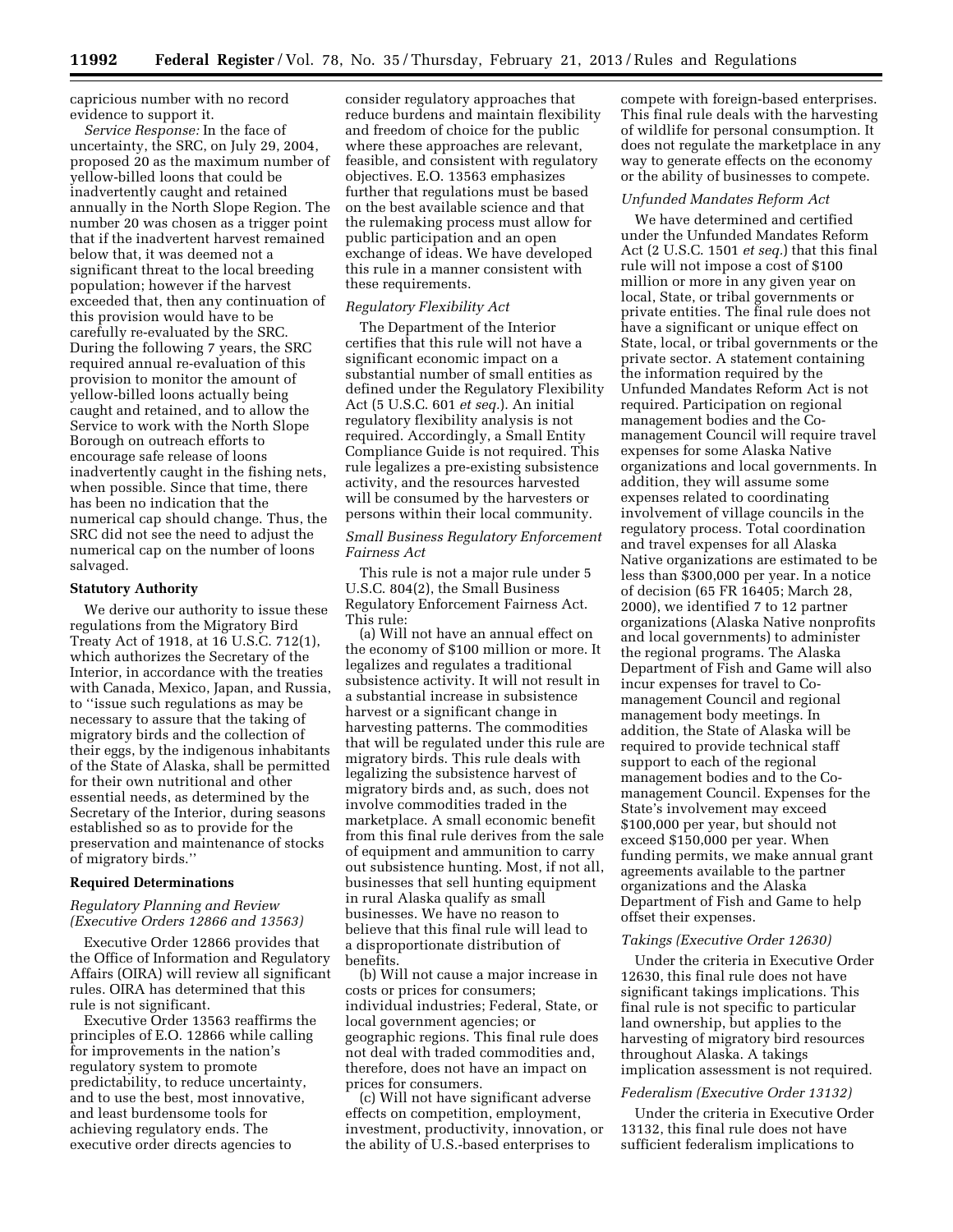warrant the preparation of a federalism summary impact statement. We discuss effects of this final rule on the State of Alaska in the Unfunded Mandates Reform Act section above. We worked with the State of Alaska to develop these regulations. Therefore, a federalism summary impact statement is not required.

## *Civil Justice Reform (Executive Order 12988)*

The Department, in promulgating this final rule, has determined that it does not unduly burden the judicial system and that it meets the requirements of sections 3(a) and 3(b)(2) of Executive Order 12988.

## *Government-to-Government Relations With Native American Tribal Governments*

Consistent with Executive Order 13175 (65 FR 67249; November 6, 2000), ''Consultation and Coordination with Indian Tribal Governments'', and Department of Interior policy on Consultation with Indian Tribes (December 1, 2011), we emailed or sent letters to all 229 Alaska Federally recognized Indian tribes. Consistent with Congressional direction (Public Law 108–199, div. H, Sec. 161, Jan. 23, 2004, 118 Stat. 452, as amended by Public Law 108–447, div. H, title V, Sec. 518, Dec. 8, 2004, 118 Stat. 3267), we emailed or sent letters to approximately 200 Alaska Native corporations and other tribal entities in Alaska soliciting their input as to whether or not they would like the Service to consult with them on the 2013 migratory bird subsistence harvest regulations. We received 4 responses, of which 2 requested consultation. One respondent was confused as to the process and was actually just seeking more information, and one respondent did not want to consult after also receiving clarification of the process. We conducted 2 consultations, one with a tribe and one with a corporation, on November 14, 2012. All contacts were happy with the information provided and did not have any comments on the regulations. One contact did suggest a change in the public distribution of the regulations, requesting that tribal offices receive extra copies of the public booklet.

We implemented the amended treaty with Canada with a focus on local involvement. The treaty calls for the creation of management bodies to ensure an effective and meaningful role for Alaska's indigenous inhabitants in the conservation of migratory birds. According to the letter of submittal, management bodies are to include Alaska Native, Federal, and State of

Alaska representatives as equals. They will develop recommendations for among other things: seasons and bag limits, methods and means of take, law enforcement policies, population and harvest monitoring, education programs, research and use of traditional knowledge, and habitat protection. The management bodies will involve village councils to the maximum extent possible in all aspects of management. To ensure maximum input at the village level, we required each of the 11 participating regions to create regional management bodies consisting of at least one representative from the participating villages. The regional management bodies meet twice annually to review and/or submit proposals to the Statewide body.

# *Paperwork Reduction Act*

This final rule has been examined under the Paperwork Reduction Act of 1995 (44 U.S.C. 3501 *et seq.*) and does not contain any new collections of information that require Office of Management and Budget (OMB) approval. OMB has approved our collection of information associated with the voluntary annual household surveys used to determine levels of subsistence take. The OMB control number is 1018–0124, which expires April 30, 2013. An agency may not conduct or sponsor and a person is not required to respond to a collection of information unless it displays a currently valid OMB control number.

# *National Environmental Policy Act (42 U.S.C. 4321 et seq.) Consideration*

The annual regulations and options are considered in the environmental assessment, ''Managing Migratory Bird Subsistence Hunting in Alaska: Hunting Regulations for the 2013 Spring/ Summer Harvest,'' September 12, 2012. Copies are available from the person listed under **FOR FURTHER INFORMATION CONTACT** or at *[http://](http://www.regulations.gov) [www.regulations.gov](http://www.regulations.gov)* under docket number FWS–R7–ES–2012–0066.

# *Energy Supply, Distribution, or Use (Executive Order 13211)*

Executive Order 13211 requires agencies to prepare Statements of Energy Effects when undertaking certain actions. This is not a significant regulatory action under this Executive Order; it allows only for traditional subsistence harvest and improves conservation of migratory birds by allowing effective regulation of this harvest. Further, this final rule is not expected to significantly affect energy supplies, distribution, or use. Therefore, this action is not a significant energy

action under Executive Order 13211, and no Statement of Energy Effects is required.

## **List of Subjects in 50 CFR Part 92**

Hunting, Treaties, Wildlife.

For the reasons set out in the preamble, we are amending title 50, chapter I, subchapter G, of the Code of Federal Regulations as follows:

# **PART 92—MIGRATORY BIRD SUBSISTENCE HARVEST IN ALASKA**

■ 1. The authority citation for part 92 continues to read as follows:

**Authority:** 16 U.S.C. 703–712.

### **Subpart A—General Provisions**

■ 2. Amend § 92.4 by adding, in alphabetical order, a definition for ''*Closure''* to read as follows:

### **§ 92.4 Definitions.**

\* \* \* \* \* *Closure* means the season is closed to all forms of harvest, including hunting and egg gathering, unless specified otherwise.

\* \* \* \* \*

## **Subpart D—Annual Regulations Governing Subsistence Harvest**

■ 3. Add § 92.31 to subpart D to read as follows:

## **§ 92.31 Region-specific regulations.**

The 2013 season dates for the eligible subsistence harvest areas are as follows:

(a) *Aleutian/Pribilof Islands Region.* 

- (1) Northern Unit (Pribilof Islands):
- (i) Season: April 2–June 30.
- (ii) Closure: July 1–August 31.

(2) Central Unit (Aleut Region's eastern boundary on the Alaska Peninsula westward to and including Unalaska Island):

(i) Season: April 2–June 15 and July 16–August 31.

(ii) Closure: June 16–July 15. (iii) Special Black Brant Season Closure: August 16–August 31, only in

Izembek and Moffet lagoons. (iv) Special Tundra Swan Closure: All

hunting and egg gathering closed in units 9(D) and 10.

(3) Western Unit (Umnak Island west to and including Attu Island):

(i) Season: April 2–July 15 and August 16–August 31.

(ii) Closure: July 16–August 15.

(b) *Yukon/Kuskokwim Delta Region.* 

(1) Season: April 2–August 31.

(2) Closure: 30-day closure dates to be announced by the Service's Alaska Regional Director or his designee, after consultation with field biologists and the Association of Village Council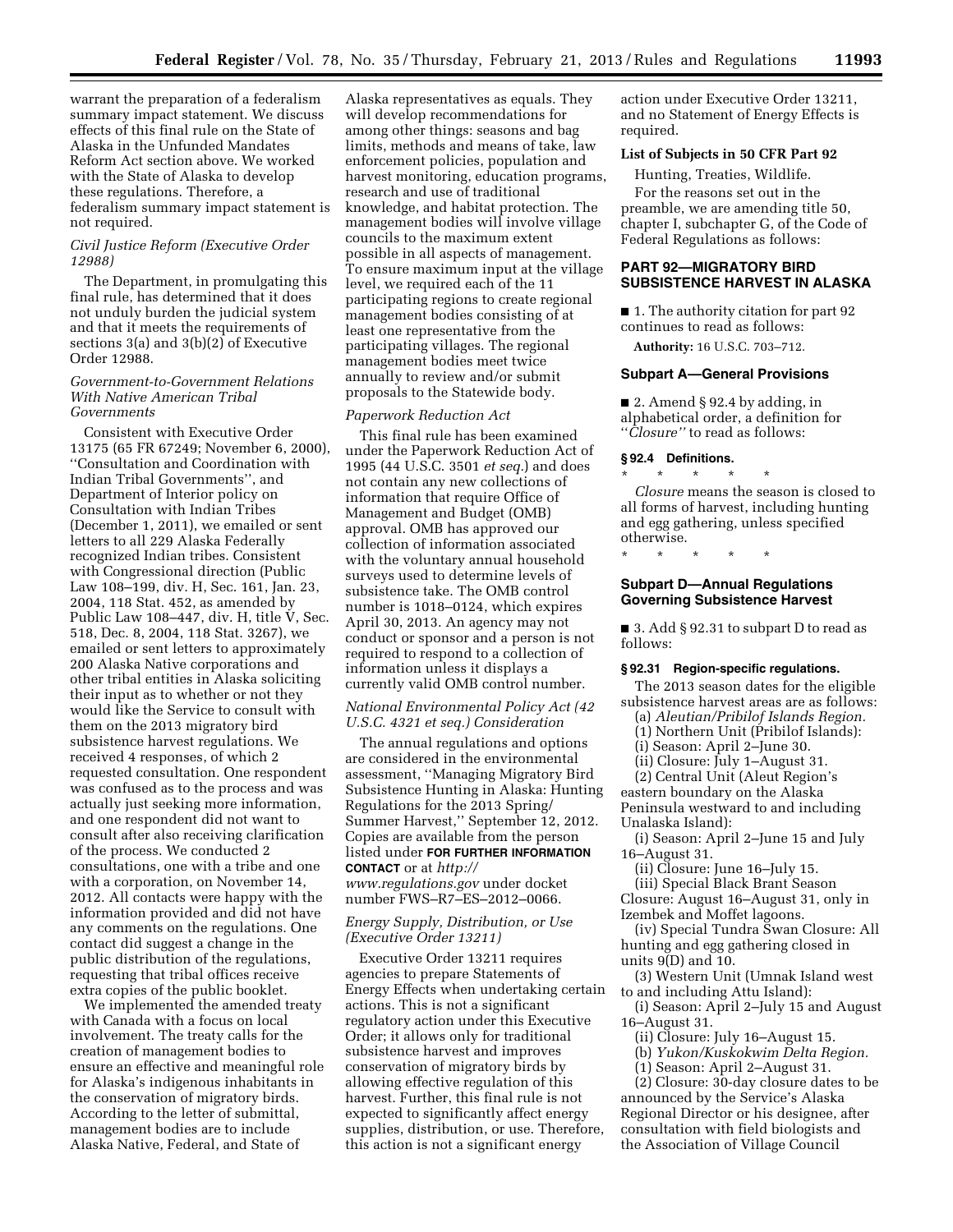President's Waterfowl Conservation Committee. This 30-day period will occur between June 1 and August 15 of each year. A press release announcing the actual closure dates will be forwarded to regional newspapers and radio and television stations.

(3) Special Black Brant and Cackling Goose Season Hunting Closure: From the period when egg laying begins until young birds are fledged. Closure dates to be announced by the Service's Alaska Regional Director or his designee, after consultation with field biologists and the Association of Village Council President's Waterfowl Conservation Committee. A press release announcing the actual closure dates will be forwarded to regional newspapers and radio and television stations.

(c) *Bristol Bay Region.* 

(1) Season: April 2–June 14 and July 16–August 31 (general season); April 2– July 15 for seabird egg gathering only.

(2) Closure: June 15–July 15 (general season); July 16–August 31 (seabird egg gathering).

(d) *Bering Strait/Norton Sound Region.* 

(1) Stebbins/St. Michael Area (Point Romanof to Canal Point):

(i) Season: April 15–June 14 and July 16–August 31.

(ii) Closure: June 15–July 15.

(2) Remainder of the region:

(i) Season: April 2–June 14 and July 16–August 31 for waterfowl; April 2– July 19 and August 21–August 31 for all other birds.

(ii) Closure: June 15–July 15 for waterfowl; July 20–August 20 for all other birds.

(e) *Kodiak Archipelago Region,* except for the Kodiak Island roaded area, which is closed to the harvesting of migratory birds and their eggs. The closed area consists of all lands and waters (including exposed tidelands) east of a line extending from Crag Point in the north to the west end of Saltery Cove in the south and all lands and water south of a line extending from Termination Point along the north side of Cascade Lake extending to Anton Larsen Bay. Waters adjacent to the closed area are closed to harvest within 500 feet from the water's edge. The offshore islands are open to harvest.

(1) Season: April 2–June 30 and July 31–August 31 for seabirds; April 2–June 20 and July 22–August 31 for all other birds.

(2) Closure: July 1–July 30 for seabirds; June 21–July 21 for all other birds.

(f) *Northwest Arctic Region.* 

(1) Season: April 2–June 9 and August 15–August 31 (hunting in general); waterfowl egg gathering May 20–June 9

only; seabird egg gathering May 20–July 12 only; hunting molting/non-nesting waterfowl July 1–July 31 only.

(2) Closure: June 10–August 14, except for the taking of seabird eggs and molting/non-nesting waterfowl as provided in paragraph (f)(1) of this section.

(g) *North Slope Region.* 

(1) Southern Unit (Southwestern North Slope regional boundary east to Peard Bay, everything west of the longitude line 158°30′ W and south of the latitude line 70°45′ N to the west bank of the Ikpikpuk River, and everything south of the latitude line 69°45′ N between the west bank of the Ikpikpuk River to the east bank of Sagavinirktok River):

(i) Season: April 2–June 29 and July 30–August 31 for seabirds; April 2–June 19 and July 20–August 31 for all other birds.

(ii) Closure: June 30–July 29 for seabirds; June 20–July 19 for all other birds.

(iii) Special Black Brant Hunting Opening: From June 20–July 5. The open area consists of the coastline, from mean high water line outward to include open water, from Nokotlek Point east to longitude line 158°30′ W. This includes Peard Bay, Kugrua Bay, and Wainwright Inlet, but not the Kuk and Kugrua river drainages.

(2) Northern Unit (At Peard Bay, everything east of the longitude line 158°30′ W and north of the latitude line 70°45′ N to west bank of the Ikpikpuk River, and everything north of the latitude line 69°45′ N between the west bank of the Ikpikpuk River to the east bank of Sagavinirktok River):

(i) Season: April 6–June 6 and July 7– August 31 for king and common eiders; April 2–June 15 and July 16–August 31 for all other birds.

(ii) Closure: June 7–July 6 for king and common eiders; June 16–July 15 for all other birds.

(3) Eastern Unit (East of eastern bank of the Sagavanirktok River):

(i) Season: April 2–June 19 and July 20–August 31.

(ii) Closure: June 20–July 19.

(4) All Units: yellow-billed loons. Annually, up to 20 yellow-billed loons total for the region may be inadvertently entangled in subsistence fishing nets in the North Slope Region and kept for subsistence use.

(5) North Coastal Zone (Cape Thompson north to Point Hope and east along the Arctic Ocean coastline around Point Barrow to Ross Point, including Iko Bay, and 5 miles inland);

(i) No person may at any time, by any means, or in any manner, possess or have in custody any migratory bird or

part thereof, taken in violation of subpart C and D of this part.

(ii) Upon request from a Service law enforcement officer, hunters taking, attempting to take, or transporting migratory birds taken during the subsistence harvest season must present them to the officer for species identification.

(h) *Interior Region.* 

(1) Season: April 2–June 14 and July 16–August 31; egg gathering May 1–June 14 only.

(2) Closure: June 15–July 15. (i) *Upper Copper River Region*  (Harvest Area: Units 11 and 13) (Eligible communities: Gulkana, Chitina, Tazlina, Copper Center, Gakona, Mentasta Lake, Chistochina and Cantwell).

(1) Season: April 15–May 26 and June 27–August 31.

(2) Closure: May 27–June 26. (3) The Copper River Basin communities listed above also documented traditional use harvesting birds in Unit 12, making them eligible to hunt in this unit using the seasons specified in paragraph (h) of this section.

(j) *Gulf of Alaska Region.*  (1) Prince William Sound Area (Harvest area: Unit 6[D]), (Eligible Chugach communities: Chenega Bay, Tatitlek):

(i) Season: April 2–May 31 and July 1–August 31.

(ii) Closure: June 1–30.

(2) Kachemak Bay Area (Harvest area: Unit 15[C] South of a line connecting the tip of Homer Spit to the mouth of Fox River) (Eligible Chugach Communities: Port Graham, Nanwalek):

(i) Season: April 2–May 31 and July 1–August 31.

(ii) Closure: June 1–30.

(k) *Cook Inlet* (Harvest area: portions of Unit 16[B] as specified below) (Eligible communities: Tyonek only).

(1) Season: April 2–May 31—That portion of Unit 16(B) south of the Skwentna River and west of the Yentna River, and August 1–31—That portion of Unit 16(B) south of the Beluga River, Beluga Lake, and the Triumvirate Glacier:

(2) Closure: June 1–July 31.

(l) *Southeast Alaska.* 

(1) Community of Hoonah (Harvest area: National Forest lands in Icy Strait and Cross Sound, including Middle Pass Rock near the Inian Islands, Table Rock in Cross Sound, and other traditional locations on the coast of Yakobi Island. The land and waters of Glacier Bay National Park remain closed to all subsistence harvesting (50 CFR Part 100.3(a)):

(i) Season: glaucous-winged gull egg gathering only: May 15–June 30.